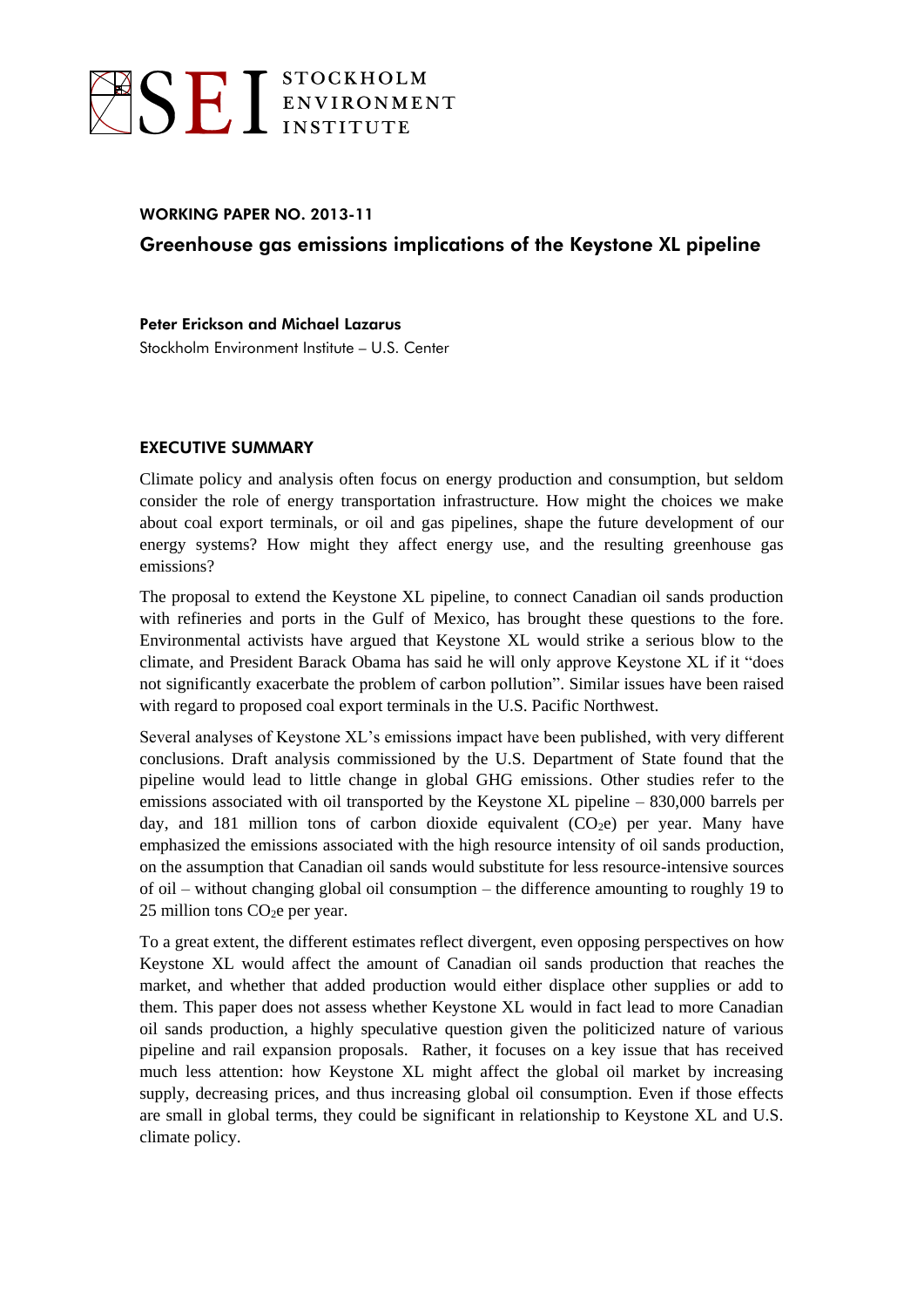To capture a range of possibilities, we examined three possible implications for Canadian oil sands production if the Keystone permit were rejected: 1) that the same amount of oil (100% of Keystone capacity) would reach the market anyway through other transport options; 2) that half of it would; or 3) that none would. For the latter two cases, our analysis finds that the pipeline's impact on global oil prices, though modest (less than 1%), would be enough to increase global oil demand by hundreds of thousands of barrels per day. Figure ES-1 summarizes the model and its results. Based on our assumptions regarding demand and supply responsiveness, and consistent with other, peer-reviewed literature, global oil use would increase by as much as 510,000 barrels per day, or 62% of Keystone XL capacity, in the case that none of the oil would otherwise reach the market.



Figure ES-1: Simple model of global supply and demand for oil

*Note: Analysis assumes elasticity of demand to be –0.2.*

As shown in Figure ES-2, such an increase would boost global GHG emissions by as much as **93 million tCO2e per year,** potentially for most of Keystone XL's 50-year lifespan. If only half of the oil would otherwise reach the market, the impact would be roughly half that size.

These potential impacts are about **four to five times greater than** the GHG implications of simply *displacing* average crude imported into the U.S. with oil-sands crude. A 93 million  $tCO<sub>2</sub>e$  increase in annual emissions would be roughly equivalent to  $1-2%$  of current U.S. emissions and 10% of the emission reductions that the U.S. government has pledged to achieve by 2020 (to 17% below 2005 levels). It would also be greater than the emission reductions that several proposed federal climate mitigation policies could achieve in 2020, such as U.S. Environmental Protection Agency performance standards on industrial boilers, cement kilns, and petroleum refineries.